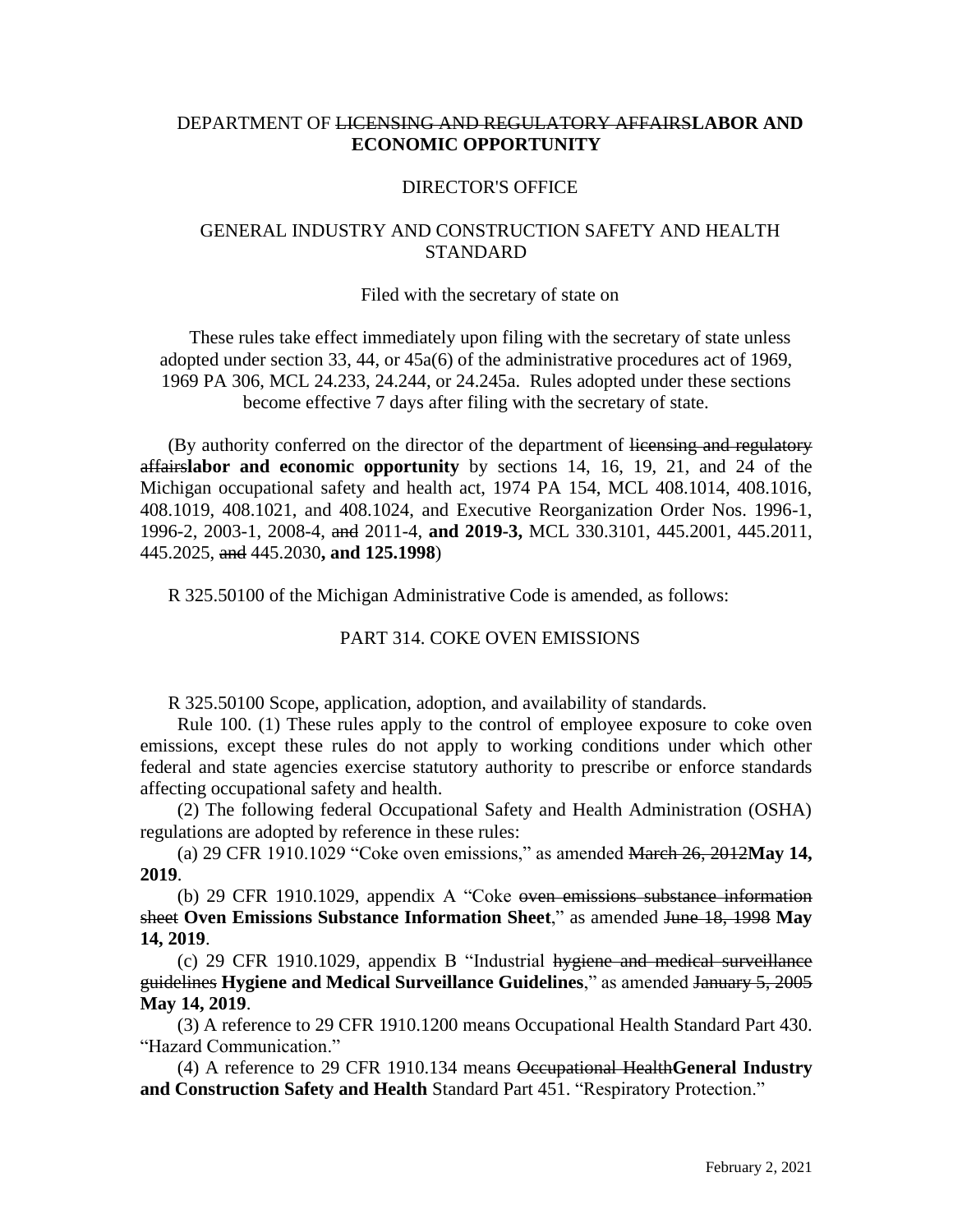(5) A reference to 29 CFR 1910.133, 1910.135, and 1910.136 means all of the following:

 (a) Construction Safety and Health Standard Part 6. "Personal Protective Equipment."

 (b) General Industry Safety and Health Standard Part 33. "Personal Protective Equipment."

 (c) General Industry Safety and Health Standard Part 433. "Personal Protective Equipment."

 (6) A reference to 29 CFR 1910.141 means General Industry Safety and Health Standard Part 474. "Sanitation."

 (7) A reference to 29 CFR 1910.1020 means General Industry and Construction Safety and Health Standard Part 470. "Employee Medical Records and Trade Secrets."

(8) The adopted federal regulations have the same force and effect as a rule promulgated under the Michigan occupational safety and health act, 1974 PA 154, MCL 408.1001 to 408.1094.

 (9) The OSHA regulations adopted in these rules are available from the United States Department of Labor, Occupational Safety and Health Administration website, [www.osha.gov,](http://www.osha.gov/) at no charge, as of the time of adoption of these rules.

 (10) The regulations adopted in these rules are available for inspection at the Department of Licensing and Regulatory Affairs**Labor and Economic Opportunity**, MIOSHA, Regulatory Services**Standards and FOIA** Section, 530 West Allegan Street, P.O. Box 30643, Lansing, Michigan, 48909-8143.

 (11) The regulations adopted in these rules may be obtained from the publisher or the Department of Licensing and Regulatory Affairs**Labor and Economic Opportunity**, MIOSHA, Regulatory Services**Standards and FOIA** Section, 530 West Allegan Street, P.O. Box 30643, Lansing, Michigan, 48909-8143, at the cost charged in this rule, plus \$20.00 for shipping and handling.

 (12) The following Michigan Occupational Safety and Health Administration **occupational safety and health administration** (MIOSHA) standards are referenced in these rules. Up to 5 copies of these standards may be obtained at no charge from the Department of Licensing and Regulatory Affairs**Labor and Economic Opportunity**, MIOSHA, Regulatory Services**Standards and FOIA** Section, 530 West Allegan Street, P.O. Box 30643, Lansing, Michigan, 48909-8143 or via the internet at the following website: [www.michigan.gov/mioshastandards.](http://www.michigan.gov/mioshastandards) For quantities greater than 5, the cost, at the time of adoption of these rules, is 4 cents per page.

 (a) Construction Safety and Health Standard Part 6. "Personal Protective Equipment," R 408.40601 to R 408.40660.

 (b) General Industry Safety and Health Standard Part 33. "Personal Protective Equipment," R 408.13301 to R 408.13398.

 (c) General Industry Safety and Health Standard Part 433. "Personal Protective Equipment," R 325.60001 to R 325.60013.

 (d) General Industry Safety and Health Standard Part 474. "Sanitation," R 325.47401 to R 325.47425.

 (e) General Industry and Construction Safety and Health Standard Part 470. "Employee Medical Records and Trade Secrets," R 325.3451 to R 325.3476.